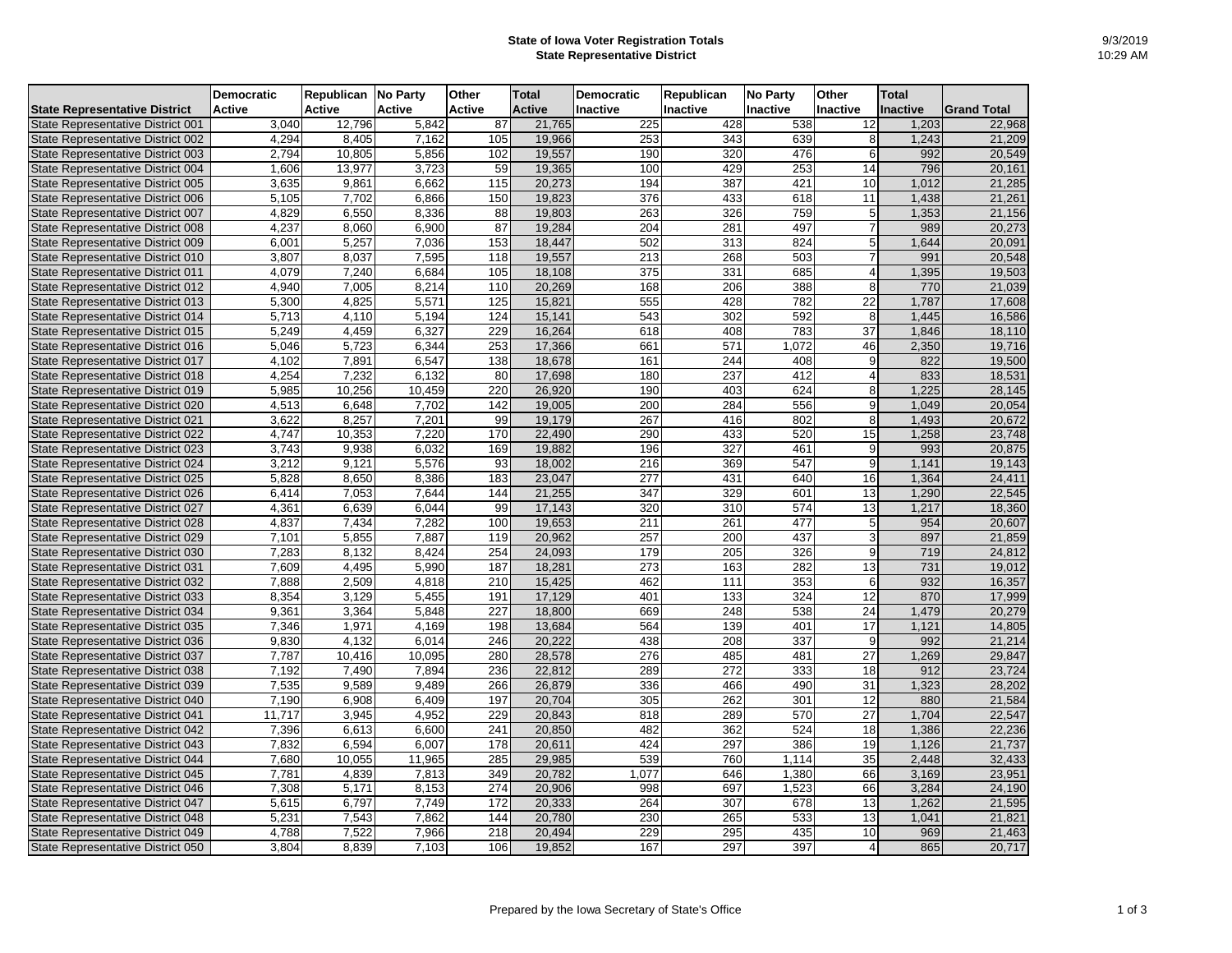## **State of Iowa Voter Registration Totals State Representative District**

|                                      | <b>Democratic</b> | <b>Republican No Party</b> |               | <b>Other</b>    | <b>Total</b>  | <b>Democratic</b> | <b>Republican</b> | <b>No Party</b>  | <b>Other</b>    | <b>Total</b>    |                     |
|--------------------------------------|-------------------|----------------------------|---------------|-----------------|---------------|-------------------|-------------------|------------------|-----------------|-----------------|---------------------|
| <b>State Representative District</b> | <b>Active</b>     | <b>Active</b>              | <b>Active</b> | <b>Active</b>   | <b>Active</b> | <b>Inactive</b>   | Inactive          | <b>Inactive</b>  | Inactive        | <b>Inactive</b> | <b>IGrand Total</b> |
| State Representative District 051    | 4,738             | 6,377                      | 8,125         | 75              | 19,315        | 227               | 202               | 554              |                 | 987             | 20,302              |
| State Representative District 052    | 5,395             | 5,395                      | 8,645         | 79              | 19,514        | 339               | 255               | 701              | 11              | 1,306           | 20,820              |
| State Representative District 053    | 6,143             | 4,406                      | 8,595         | 82              | 19,226        | 346               | 244               | 743              |                 | 1,341           | 20,567              |
| State Representative District 054    | 3,854             | 8,151                      | 7,419         | 102             | 19,526        | 172               | 274               | 488              |                 | 936             | 20,462              |
| State Representative District 055    | 5,732             | 6,371                      | 7,157         | 86              | 19,346        | 400               | 244               | 623              | 13              | ,280            | 20,626              |
| State Representative District 056    | 4,643             | 7,181                      | 7,144         | 91              | 19,059        | 258               | 256               | 508              |                 | .029            | 20,088              |
| State Representative District 057    | 7,798             | 6,698                      | 8,456         | 126             | 23,078        | 211               | 219               | 415              |                 | 847             | 23,925              |
| State Representative District 058    | 6,508             | 5,273                      | 9,467         | 58              | 21,306        | 250               | 183               | 548              | 6               | 987             | 22,293              |
| State Representative District 059    | 6,418             | 5,193                      | 7,713         | 217             | 19,541        | 629               | 469               | 1,084            | 28              | 2,210           | 21,751              |
| State Representative District 060    | 6,727             | 7,092                      | 7,940         | 180             | 21,939        | 454               | 452               | 677              | 17              | 1,600           | 23,539              |
| State Representative District 061    | 6,874             | 3,824                      | 6,435         | 181             | 17,314        | 564               | 236               | 592              | 24              | 1,416           | 18,730              |
| State Representative District 062    | 8,004             | 2,439                      | 5,724         | 185             | 16,352        | 613               | 166               | 534              | 6               | 1,319           | 17,671              |
| State Representative District 063    | 4,985             | 6,524                      | 9,218         | 134             | 20,861        | 258               | 259               | 624              | 12              | 1,153           | 22,014              |
| State Representative District 064    | 5,031             | 4,600                      | 8,416         | 79              | 18,126        | 227               | 128               | 567              | 8               | 930             | 19,056              |
| State Representative District 065    | 8,924             | 3,879                      | 6,241         | 265             | 19,309        | 480               | 189               | 426              | 22              | 1,117           | 20,426              |
| State Representative District 066    | 7,363             | 5,467                      | 7,293         | 221             | 20,344        | 374               | 234               | 422              | $\overline{17}$ | 1,047           | 21,391              |
| State Representative District 067    | 6,629             | 7,112                      | 8,602         | 240             | 22,583        | 256               | 310               | 425              | 11              | 1,002           | 23,585              |
| State Representative District 068    | 7,051             | 6,118                      | 8,665         | 259             | 22,093        | 275               | 270               | 388              | 20              | 953             | 23,046              |
| State Representative District 069    | 7,567             | 4,197                      | 7,885         | 269             | 19,918        | 407               | 218               | 515              | 19              | 1,159           | 21,077              |
| State Representative District 070    | 8,141             | 4,640                      | 7,600         | 237             | 20,618        | 376               | 200               | 383              | 23              | 982             | 21,600              |
| State Representative District 071    | 5,456             | 4,667                      | 6,010         | $\frac{137}{1}$ | 16,270        | 368               | $\overline{277}$  | 690              | 10              | , 345           | 17,615              |
| State Representative District 072    | 4,962             | 6,410                      | 8,194         | 110             | 19,676        | 209               | 204               | 500              | 6               | 919             | 20,595              |
| State Representative District 073    | 6,418             | 6,129                      | 8,091         | 130             | 20,768        | 232               | 223               | 434              | 17              | 906             | 21,674              |
| State Representative District 074    | 10,089            | 3,744                      | 6,569         | 187             | 20,589        | 927               | 333               | $\frac{1}{713}$  | $\overline{22}$ | ,995            | 22,584              |
| State Representative District 075    | 4,551             | 6,697                      | 8,659         | 125             | 20,032        | 213               | 235               | 496              | 9               | 953             | 20,985              |
| State Representative District 076    | 5,893             | 6,688                      | 8,676         | 127             | 21,384        | 510               | 270               | 610              | 13              | 1,403           | 22,787              |
| State Representative District 077    | 8,645             | 5,801                      | 9,148         | 208             | 23,802        | 443               | 355               | 593              | $\overline{25}$ | 1,416           | 25,218              |
| State Representative District 078    | 4,559             | 7,472                      | 7,119         | 129             | 19,279        | 243               | 296               | 536              | 16              | 1,091           | 20,370              |
| State Representative District 079    | 3,273             | 10,024                     | 6,131         | 126             | 19,554        | 338               | 474               | $\overline{717}$ | 13              | 1,542           | 21,096              |
| State Representative District 080    | 4,982             | 7,171                      | 6,487         | 101             | 18,741        | 308               | 321               | 719              | $\overline{11}$ | ,359            | 20,100              |
| State Representative District 081    | 6,678             | 4,322                      | 5,539         | 83              | 16,622        | 514               | 277               | 697              |                 | 1,495           | 18,117              |
| State Representative District 082    | 6,356             | 6,282                      | 5,750         | 134             | 18,522        | 449               | 285               | 595              | 18              | 1,347           | 19,869              |
| State Representative District 083    | 7,312             | 3,550                      | 6,663         | 125             | 17,650        | 497               | 235               | 836              | 18              | 1,586           | 19,236              |
| State Representative District 084    | 4,185             | 7,133                      | 7,221         | 102             | 18,641        | 306               | 348               | 724              | $\overline{11}$ | 1,389           | 20,030              |
| State Representative District 085    | 12,516            | 3,674                      | 7,424         | 257             | 23,871        | 1,664             | 706               | ,485             | 51              | 3,906           | 27,777              |
| State Representative District 086    | 10,529            | 2,922                      | 6,825         | 236             | 20,512        | 1,448             | 497               | 1,286            | 51              | 3,282           | 23,794              |
| State Representative District 087    | 7,863             | 4,215                      | 6,610         | 156             | 18,844        | 583               | 255               | 740              | 18              | 1,596           | 20,440              |
| State Representative District 088    | 5,392             | 6,304                      | 7,534         | 97              | 19,327        | 239               | 209               | 471              | 9               | 928             | 20,255              |
| State Representative District 089    | 6,971             | 4,325                      | 8,642         | 168             | 20,106        | 642               | 295               | 870              | 17              | 1,824           | 21,930              |
| State Representative District 090    | 6,985             | 2,740                      | 7,504         | 193             | 17,422        | 1,123             | 342               | ,317             | 33              | 2,815           | 20,237              |
| State Representative District 091    | 5,566             | 5,707                      | 7,492         | 114             | 18,879        | 400               | 318               | 726              | 10              | 1,454           | 20,333              |
| State Representative District 092    | 5,641             | 5,888                      | 9,079         | 149             | 20,757        | 539               | 359               | 834              | 18              | 1,750           | 22,507              |
| State Representative District 093    | 6,932             | 5,882                      | 8,483         | 190             | 21,487        | $\overline{711}$  | 479               | ,072             | 25              | 2,287           | 23,774              |
| State Representative District 094    | 6,277             | 8,603                      | 10,403        | 159             | 25,442        | 521               | 691               | 1,009            | 28              | 2,249           | 27,691              |
| State Representative District 095    | 6,274             | 6,463                      | 8,786         | 170             | 21,693        | 243               | 188               | 363              | 10              | 804             | 22,497              |
| State Representative District 096    | 4,057             | 6,475                      | 8,245         | 74              | 18,851        | 168               | 195               | 499              | 8               | 870             | 19,721              |
| State Representative District 097    | 5,355             | 6,878                      | 9,623         | 122             | 21,978        | 289               | 319               | 677              | 3               | 1,288           | 23,266              |
| State Representative District 098    | 5,953             | 4,059                      | 8,193         | 91              | 18,296        | 517               | 210               | 833              | 14              | 1,574           | 19,870              |
| State Representative District 099    | 9,111             | 4,951                      | 6,920         | 185             | 21,167        | 679               | 370               | 807              | $\overline{21}$ | 1,877           | 23,044              |
| State Representative District 100    | 7,751             | 3,912                      | 6,455         | 179             | 18,297        | 729               | 412               | 854              | 17              | 2,012           | 20,309              |